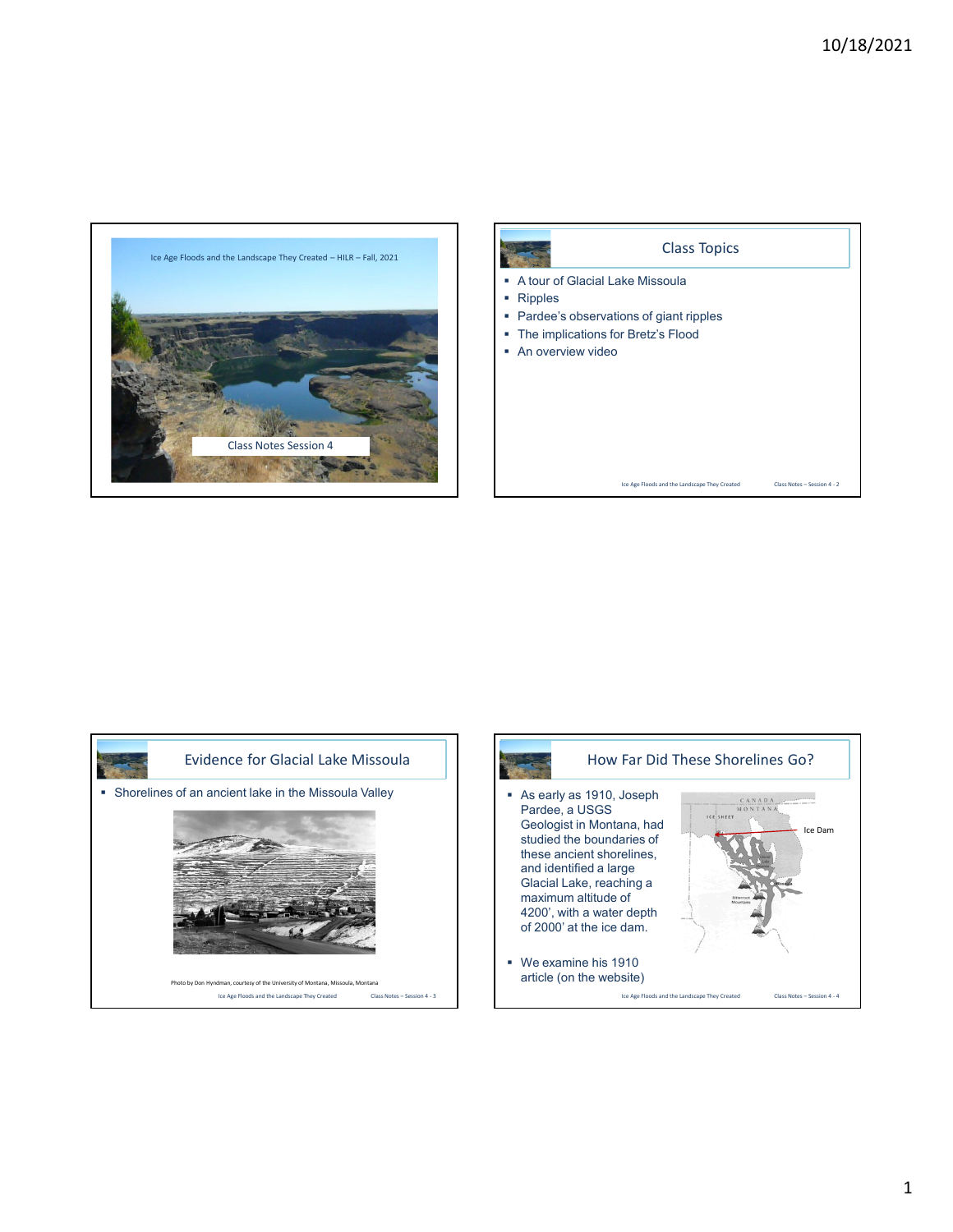Class Notes – Session 4 - 6







Pardee and Ripples

2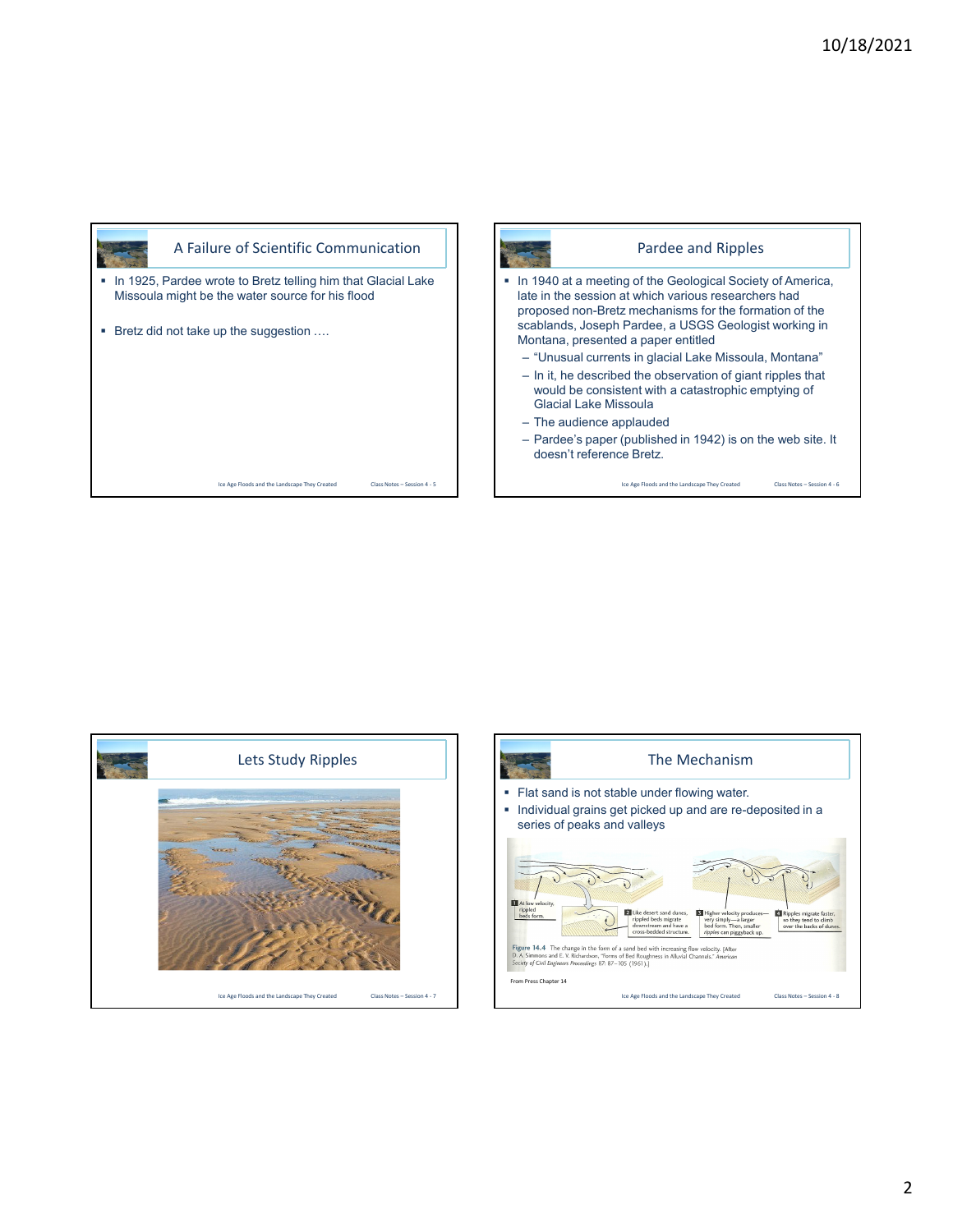

Ice Age Floods and the Landscape They Created